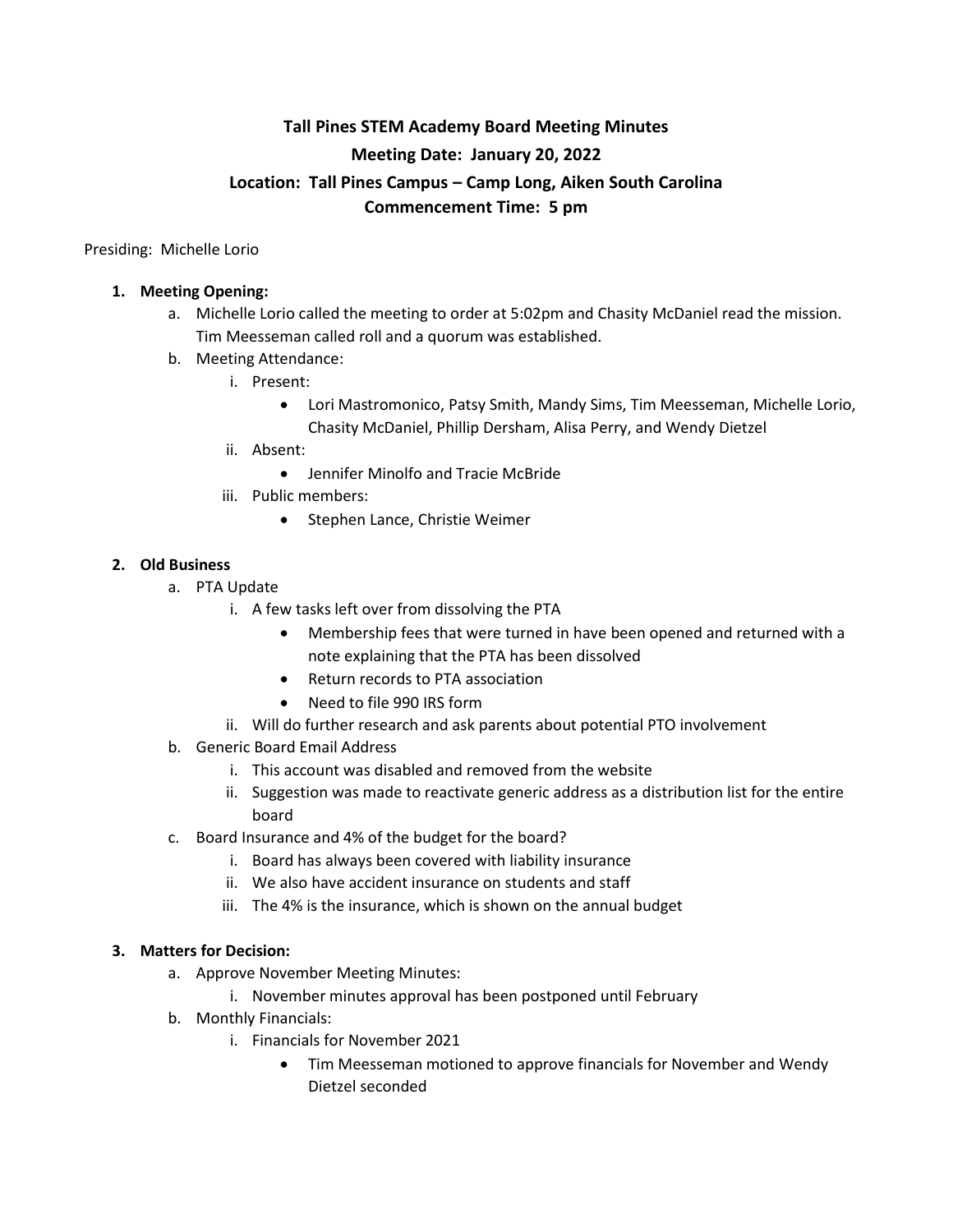- A vote was taken and accepted unanimously
- ii. Financials for December 2021
	- Mandy Sims motioned to approve financials for December and Phillip Dersham seconded
	- A vote was taken and accepted unanimously
- c. Replacement of Patsy Smith as ex-officio non-voting representative of Youth Learning Institute
	- i. Stephen Lance willing to step in as interim
	- ii. Patsy Smith will send letter of resignation to make it official
		- Mandy Sims motioned to appoint Stephen Lance as interim, and Chasity McDaniel seconded
		- A vote was taken and accepted unanimously
- d. Adjourn to Executive Session:
	- i. Michelle Lorio motioned to adjourn to Executive Session at 5:49 pm and Wendy Dietzel seconded
	- ii. Tim Meesseman motioned to exit Executive Session at 6:20 pm and Wendy Dietzel seconded
	- iii. Michelle Lorio motioned to take a vote to waive Lori Mastromonico in as permanent principal and was seconded by Wendy Dietzel
		- Votes in Favor: Mandy Sims, Phillip Dersham, Wendy Dietzel, Tim Meesseman, Michelle Lorio
		- Votes Against: Alisa Perry, Chasity McDaniel
		- Vote was taken 5-2, and the majority voted to waive Lori in as permanent principal

## **4. Matters for Discussion**

- a. Finance Committee Updates (Wendy Dietzel):
	- i. N/A
- b. Fundraising Committee Updates:
	- i. We need someone on the board to oversee fundraising and will act as a liaison for the board
	- ii. A decision on the next liaison will be made next month
	- iii. Gym update
		- YLI will likely do flooring and heating/air, making the fundraising burden significantly smaller
		- TPSA needs to focus more on equipment needs for the gym
		- Gym will have two bathrooms
		- Would have to take out additional insurance to use building for events, so it will be used for internal purposes only for now
		- Timeline is a little behind due to COVID, so completion is estimated to complete around April 2022
- c. Principal Search Committee
	- i. No longer applicable
- **5. Matters of Noting:**